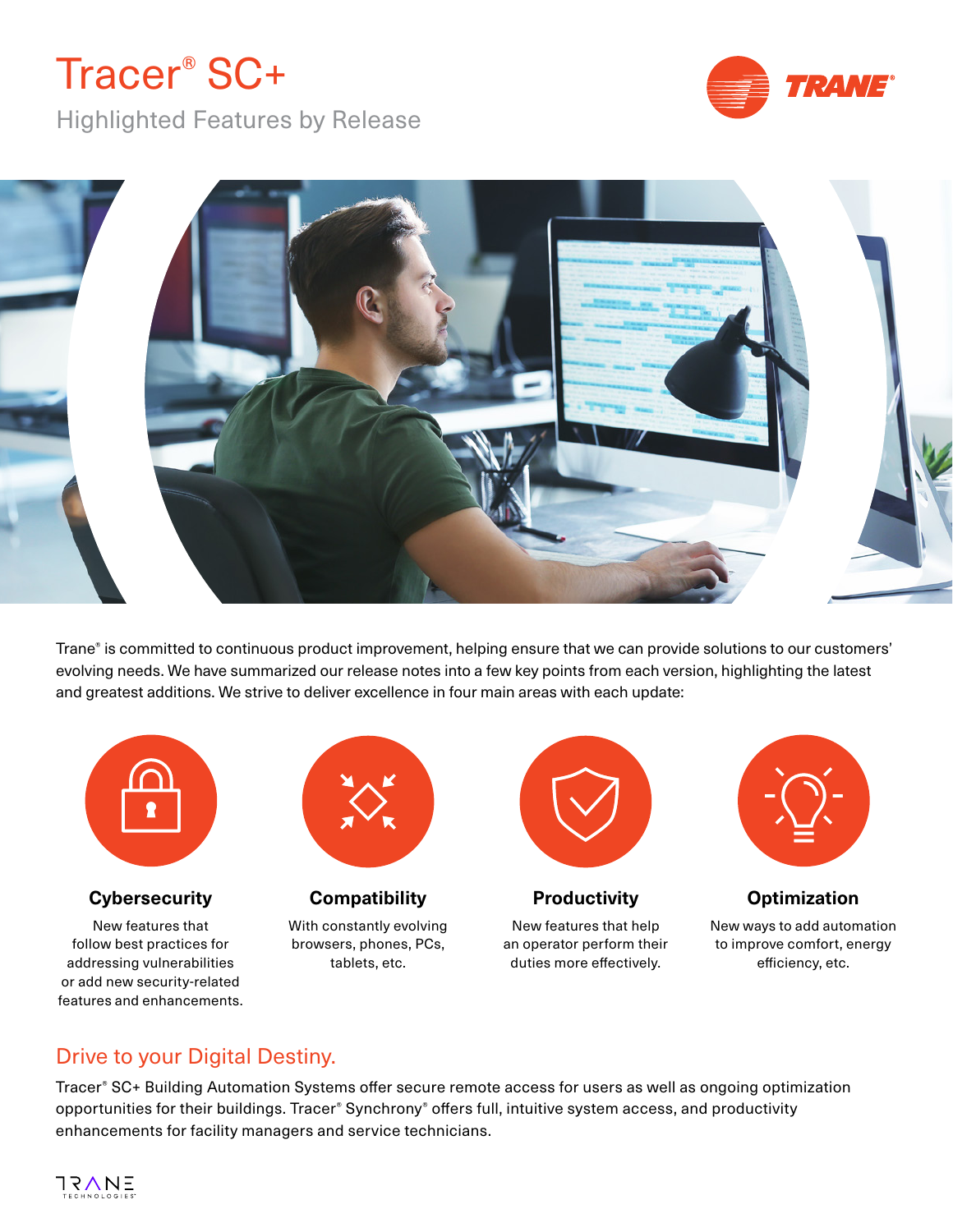### **Version 5.6 – September 2021**

| <b>Feature</b>                                                     | <b>Benefit</b>                                                                                                                                                                                                                                                                                                                                                                                                                                                                                                                                                                                                                                                                                                                                      |
|--------------------------------------------------------------------|-----------------------------------------------------------------------------------------------------------------------------------------------------------------------------------------------------------------------------------------------------------------------------------------------------------------------------------------------------------------------------------------------------------------------------------------------------------------------------------------------------------------------------------------------------------------------------------------------------------------------------------------------------------------------------------------------------------------------------------------------------|
| Datalogs - Creation of                                             | • Enables users to create data logs that record a sample immediately upon a change in the data rather                                                                                                                                                                                                                                                                                                                                                                                                                                                                                                                                                                                                                                               |
| Change of Value (COV)                                              | than a set interval.                                                                                                                                                                                                                                                                                                                                                                                                                                                                                                                                                                                                                                                                                                                                |
| <b>Chiller Plant</b><br><b>Control Application</b><br>Enhancements | • Enhanced Creation Wizard: Improved setup wizard and visual aids to show images of plant type and chiller<br>configuration choices.<br>• Low Limit Cycling Avoidance: Prevents unnecessary chiller starts when a chiller cycles due to low load.<br>• Feed Forward Control: Improved stability and performance of a chilled water loop while a chiller is<br>being added or removed.<br>. Pony Chiller Type: Allows for the option to designate a chiller to handle night or low loads.<br>. New Staging Option: Ability to stage based on plant tons and peak chiller energy performance.<br>• New Chiller Plant Dashboard: A piping graphic with key points and key performance indicators is<br>automatically generated for all chiller plants. |
| <b>New Support</b>                                                 | • Support equipment (fans, pumps, VFDs) can now be created as individual elements - improving user experience                                                                                                                                                                                                                                                                                                                                                                                                                                                                                                                                                                                                                                       |
| <b>Equipment Capabilities</b>                                      | and connected analytics offerings.                                                                                                                                                                                                                                                                                                                                                                                                                                                                                                                                                                                                                                                                                                                  |
| <b>Enhanced Trane</b>                                              | · Trane Setpoint Widget has been redesigned to support equipment with dual setpoints. The widget will detect                                                                                                                                                                                                                                                                                                                                                                                                                                                                                                                                                                                                                                        |
| <b>Setpoint Widget</b>                                             | single or dual setpoint application and show the appropriate configuration on graphics.                                                                                                                                                                                                                                                                                                                                                                                                                                                                                                                                                                                                                                                             |
| Enhanced<br><b>Custom Views</b>                                    | • Custom Views now allows users to dynamically list and provide visual indication of points with abnormal and<br>out-of-range values.<br>• Users can now customer view directly from the spaces page to provide a configurable alternative to the fixed<br>spaces page, reducing the need for custom graphics in most cases.                                                                                                                                                                                                                                                                                                                                                                                                                        |
| <b>New Standard Graphic</b>                                        | • New standard graphic assignment tool allows users to assign or reset graphic assignments. The assign option                                                                                                                                                                                                                                                                                                                                                                                                                                                                                                                                                                                                                                       |
| <b>Assignment Tool</b>                                             | allows the user to assign a custom or standard graphic to one or multiple selected pieces of equipment.                                                                                                                                                                                                                                                                                                                                                                                                                                                                                                                                                                                                                                             |
| New Alarm<br><b>Suppression Tool</b>                               | . This standardization tool allows for the suppression of nuisance alarms.<br>. This functionality provides a standard solution to implement Hierarchical Alarm Suppression as defined by the<br>ASHRAE Guideline 36. This technique is based upon the principle that if a fault occurs both at a source and a<br>load, then the fault at the load is likely caused by the fault at the source.<br>- Consider suppressing alarms in the VAV boxes, this suppression would allow a user to identify the source of<br>a problem much quicker than traditional solutions.                                                                                                                                                                              |
| <b>Hardening Report</b>                                            | . Enhanced cybersecurity features have been added to the Hardening Report to test user SC+ exposure to the                                                                                                                                                                                                                                                                                                                                                                                                                                                                                                                                                                                                                                          |
| Enhancements                                                       | internet and relay the results.                                                                                                                                                                                                                                                                                                                                                                                                                                                                                                                                                                                                                                                                                                                     |
| Miscellaneous<br>Enhancements                                      | · Miscellaneous features may have been added and/or enhanced.<br>• For the protection of our customers, each Tracer SC+ release may contain non-specified, security-related<br>enhancements.<br>- These enhancements may be related to open-source or Trane software and may result from Trane, Trane<br>partner, or non-Trane testing/analysis                                                                                                                                                                                                                                                                                                                                                                                                     |

# **Version 5.5 – December 2020**

| <b>Feature</b>                                       | <b>Benefit</b>                                                                                                                                                                                                                                                                                                                                                                                                                                                                                                                                                                                                                                                                                                          |
|------------------------------------------------------|-------------------------------------------------------------------------------------------------------------------------------------------------------------------------------------------------------------------------------------------------------------------------------------------------------------------------------------------------------------------------------------------------------------------------------------------------------------------------------------------------------------------------------------------------------------------------------------------------------------------------------------------------------------------------------------------------------------------------|
| New Support for Trane®<br><b>USB Cellular Module</b> | • This module simplifies connectivity to to the Trane Cloud, enabling Remote Access, and many analytic and<br>service based features.<br>• This module simplifies installation (single USB connection) and security (private network) vs. other competitive<br>solutions.<br>• This module simplifies installation (single USB connection), and security (private network) vs. other solutions.                                                                                                                                                                                                                                                                                                                         |
| New Support for Trane<br>USB Wi-Fi Module            | • This module adds network flexibility to Tracer SC+. Tracer SC+ can function as a Client or an Access<br>Point-enabling:<br>- Tracer SC+ to connect to an existing Access Point.<br>- Tracer SC+ to connect to another Tracer SC+ without an external Access Point.<br>- Trane external touchscreen displays to connect to the Tracer SC+ without an external Access Point.<br>- Technicians to connect directly to Tracer SC+ without an external Access Point.                                                                                                                                                                                                                                                       |
| New Demand<br>Management<br>Application              | • Tracer® SC+ Demand Management Application provides a robust solution for limiting the energy demand of a<br>facility. Features include:<br>- Demand Response to utility signaling for use with Gridflex. This application helps to directly support energy<br>targets and can decrease demand charges, commonly 30-70% of a commercial building's energy bill.*<br>- Demand Limiting via common demand limiting strategies - without the need to utilize a separate programming<br>tool: examples include changing space temperature setpoints, resetting outdoor air ventilation, or current<br>limiting a chiller.<br>Users can utilize Tracer Synchrony's intuitive web UI for configuration and daily operations. |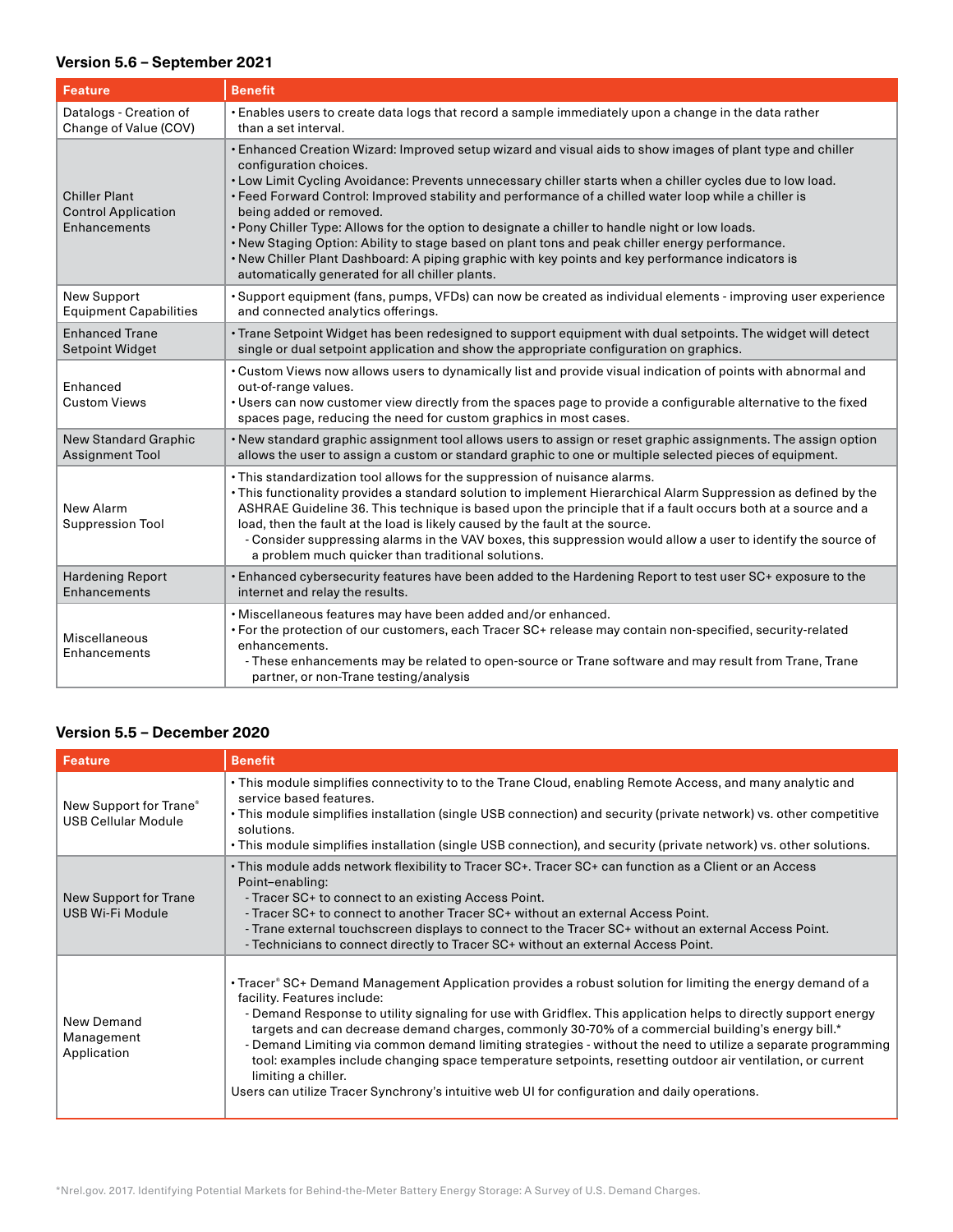| <b>Feature</b>                                                                            | <b>Benefit</b>                                                                                                                                                                                                                                                                                                                                     |
|-------------------------------------------------------------------------------------------|----------------------------------------------------------------------------------------------------------------------------------------------------------------------------------------------------------------------------------------------------------------------------------------------------------------------------------------------------|
| <b>New Custom Views</b><br>replaces feature formerly<br>known as 'Custom<br>Values Table' | • Custom Views allows a Tracer Synchrony user to quickly create a table of information that helps simplify<br>common tasks.<br>• New custom views wizard: now allows for column customization, direct overrides, and multiple points/<br>properties per equipment/space member                                                                     |
| <b>Enhanced Air-Fi</b><br><b>Sensor Functionality</b>                                     | • Streamlined setup for monitoring sensors and associating them with equipment.                                                                                                                                                                                                                                                                    |
| <b>Enhanced Support</b><br>Files functionality                                            | • Files can be associated to a specific device to lower search time for a specific document.<br>• Links allow interaction from graphics, and navigation tree.                                                                                                                                                                                      |
| Trim/Respond chart<br>enhancements                                                        | • Several improvements based upon user suggestions to the Trim/Respond chart.                                                                                                                                                                                                                                                                      |
| New Change of Value<br>(COV) support for data logs                                        | • User created data logs can now be configured to gather data based upon a value change or a configured time<br>interval.                                                                                                                                                                                                                          |
| Miscellaneous<br>Enhancements                                                             | . Miscellaneous features may have been added and/or enhanced.<br>• For the protection of our customers, each Tracer® SC+ release may contain non-specified, security-<br>related enhancements.<br>- These enhancements may be related to open-source or Trane software and may result from Trane, Trane<br>partner, or non-Trane testing/analysis. |

# **Version 5.4 – July 2020**

| Feature                                                           | <b>Benefit</b>                                                                                                                                                                                                                                                                                                                                                               |
|-------------------------------------------------------------------|------------------------------------------------------------------------------------------------------------------------------------------------------------------------------------------------------------------------------------------------------------------------------------------------------------------------------------------------------------------------------|
| New support for<br>Mitsubishi VRF via<br><b>XML/IP Protocol</b>   | • Tracer® SC+ now supports advanced integration of Mitsubishi VRF systems via an XML interface - this interface<br>includes support for indoor and outdoor units.<br>• Integration has the same look and feel as Tracer <sup>®</sup> Synchrony <sup>®</sup> and includes data, graphics, alarms, and datalogs<br>for indoor and outdoor units as well as branch controllers. |
| <b>Enhanced Customization</b><br>of Factory Equipment<br>Graphics | . Users can customize a Factory Equipment Graphic by adding and/or removing desired datapoints.<br>. This allows users to benefit from Factory Equipment Graphics while also customizing desired data points.                                                                                                                                                                |
| Miscellaneous<br>Enhancements                                     | . Miscellaneous features may have been added and/or enhanced.<br>• For the protection of our customers, each Tracer <sup>®</sup> SC+ release may contain non-specified, security-related<br>enhancements.<br>- These enhancements may be related to open-source or Trane software and may result from Trane, Trane<br>partner, or non-Trane testing/analysis.                |

# **Version 5.3 – May 2020**

| <b>Feature</b>                                             | <b>Benefit</b>                                                                                                                                                                                                                                                                                                                                     |
|------------------------------------------------------------|----------------------------------------------------------------------------------------------------------------------------------------------------------------------------------------------------------------------------------------------------------------------------------------------------------------------------------------------------|
| New Template Editing for<br><b>Multi-Equipment Devices</b> | • User can now edit templates for multiple pieces of physical equipment that are controlled by a single<br>unit controller.                                                                                                                                                                                                                        |
| New IPV6 Ethernet<br>Communication                         | • Tracer <sup>®</sup> SC+ now supports IPv6 communications to ensure compatibility with IT requirements.                                                                                                                                                                                                                                           |
| Miscellaneous<br>Enhancements                              | • Miscellaneous features may have been added and/or enhanced.<br>• For the protection of our customers, each Tracer® SC+ release may contain non-specified, security-<br>related enhancements.<br>- These enhancements may be related to open-source or Trane software and may result from Trane, Trane<br>partner, or non-Trane testing/analysis. |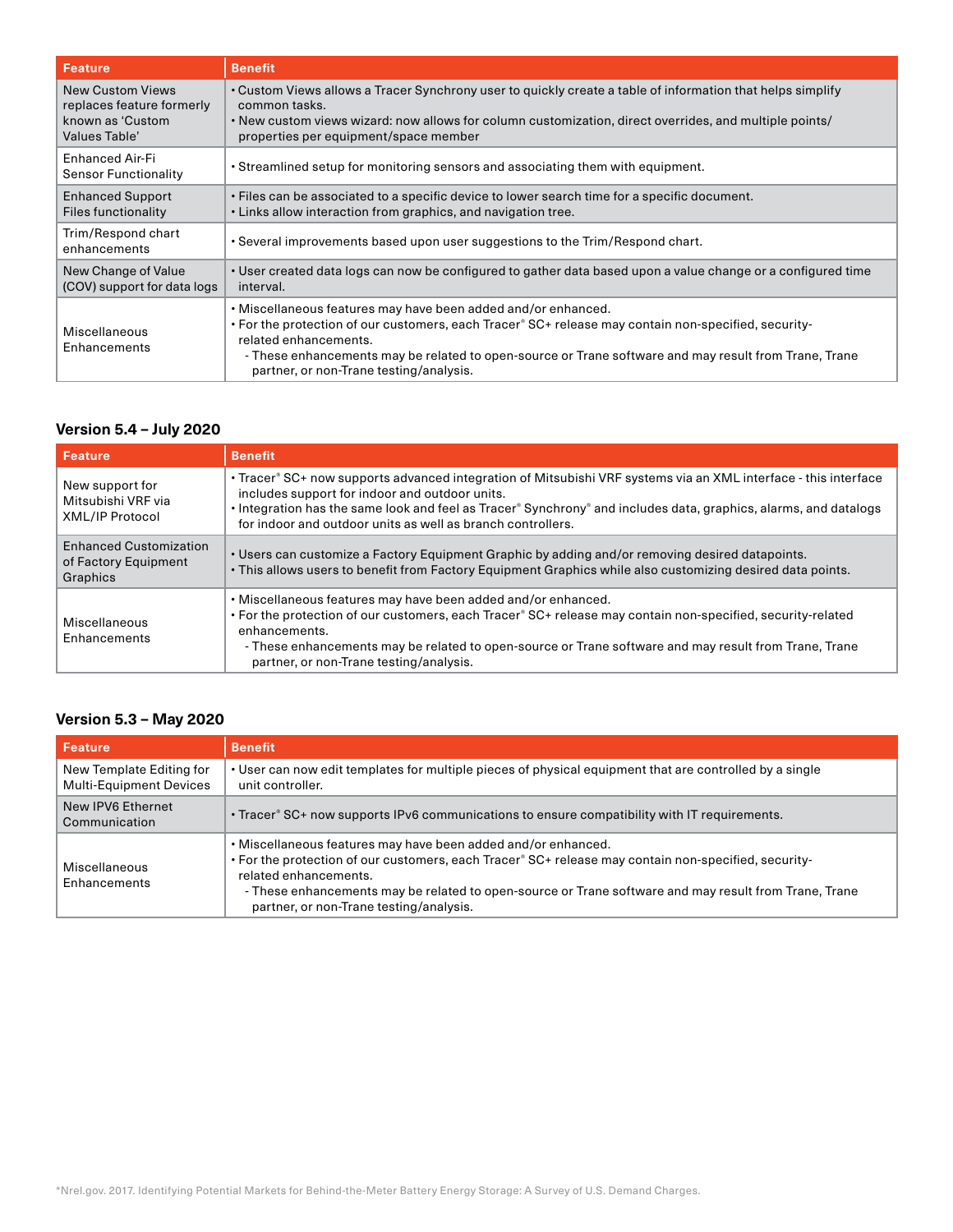# **Version 5.2 – August 2019**

| <b>Feature</b>                                                        | <b>Benefit</b>                                                                                                                                                                                                                                                                                                                                                                                                                                                                                                                                                                                                                               |
|-----------------------------------------------------------------------|----------------------------------------------------------------------------------------------------------------------------------------------------------------------------------------------------------------------------------------------------------------------------------------------------------------------------------------------------------------------------------------------------------------------------------------------------------------------------------------------------------------------------------------------------------------------------------------------------------------------------------------------|
| <b>New Support for Active</b><br><b>Directory Authentication</b>      | . Enables users to authenticate with their company's Active Directory implementation (i.e. single sign-on,<br>company credentials, etc.)                                                                                                                                                                                                                                                                                                                                                                                                                                                                                                     |
| New Trim and<br><b>Respond Application</b>                            | . New Trim and Respond application provides out-of-the-box support for common reset strategies utilizing<br>standard and custom rulesets.<br>- Configuration is completed via the Tracer Synchrony web-based interface without the need to utilize a<br>separate programming tool.<br>- Examples include Duct Static Pressure Optimiziation and Discharge Air Temperature Reset.<br>- This functionality allows technigicans to easily deploy common ASHRAE Guideline 36 sequences.<br>. In addition to configuration, Tracer Synchrony also allows for intuitive, daily operation - with descriptive status<br>and simple override options. |
| <b>New Linear Reset</b><br>Application                                | . New Linear Reset application provides out-of-the-box support for simple linear reset calculations.<br>- Configuration is completed via the Tracer Synchrony web-based interface without the need to utilize<br>a separate programming tool.<br>- An example would include a reset of the Discharge Air Temperature of an Air Handler based upon the Outdoor<br>Air Temperature.<br>. In addition to configuration, Tracer Synchrony also allows for intuitive, daily operation - with descriptive status<br>and simple override options.                                                                                                   |
| <b>Enhanced Chiller Plant</b><br><b>Control Functionality</b>         | • Tracer SC+ now allows for most CPC options to be changed without having to stop plant operation.                                                                                                                                                                                                                                                                                                                                                                                                                                                                                                                                           |
| New Options for<br><b>BACnet Objects</b>                              | • A new point type that allows more flexibility in when points are read or written to.<br>• Enables additional data points to be read/written by external Workstations (e.g., Tracer® Ensemble®).                                                                                                                                                                                                                                                                                                                                                                                                                                            |
| <b>Enhanced Global</b><br><b>Referencer Application</b>               | • A new option to update points based upon a conditional trigger.<br>· Provides an additional mechanism for delivering calculated values to multiple recipients (e.g., Demand Limiting).                                                                                                                                                                                                                                                                                                                                                                                                                                                     |
| <b>Enhanced Variable</b><br>Air Systems<br><b>Application Support</b> | • Tracer SC+ VAS application now supports Stated Heat (Hybrid Change Over) systems without the need for<br>custom programming.                                                                                                                                                                                                                                                                                                                                                                                                                                                                                                               |
| <b>Miscellaneous</b><br>Enhancements                                  | · Miscellaneous features may have been added and/or enhanced.<br>• For the protection of our customers, each Tracer® SC+ release may contain non-specified, security-related<br>enhancements.<br>- These enhancements may be related to open-source or Trane software and may result from Trane, Trane<br>partner, or non-Trane testing/analysis.                                                                                                                                                                                                                                                                                            |

| <b>Feature</b>                             | <b>Benefit</b>                                                                                                                                                                                                                                                                                                                                                 |
|--------------------------------------------|----------------------------------------------------------------------------------------------------------------------------------------------------------------------------------------------------------------------------------------------------------------------------------------------------------------------------------------------------------------|
| New Air-Fi <sup>®</sup> Sensor             | • Allows for Air-Fi® sensors to communicate directly with an SC+, eliminating the need for installation into a Unit                                                                                                                                                                                                                                            |
| Support (Direct)                           | Controller first.                                                                                                                                                                                                                                                                                                                                              |
| New Support                                | • Use Tracer® Synchrony® to upload and view support files. These files can be associated with equipment and                                                                                                                                                                                                                                                    |
| File library                               | spaces, keeping important and useful information readily available.                                                                                                                                                                                                                                                                                            |
| Custom Values Table on                     | • Provides a simple way to view tabular data without the need to create a custom graphic or navigation to multiple                                                                                                                                                                                                                                             |
| Tracer <sup>®</sup> Synchrony <sup>®</sup> | individual pages.                                                                                                                                                                                                                                                                                                                                              |
| <b>Enhanced Data</b>                       | . Easy creation for data collection of multiple points at the same time.                                                                                                                                                                                                                                                                                       |
| Log Creation                               | • Improved detection of duplication, allowing user to replace or duplicate if desired.                                                                                                                                                                                                                                                                         |
| <b>Enhanced Data</b><br>Log Viewer         | • Specific data for each data log is shown on hover.<br>. Legend has been re-located to avoid overlapping relevant data.<br>• Default colors changed to improve interaction for vision/color impaired users.                                                                                                                                                   |
| New Alarming Options for                   | • Improved process for editing alarm configurations for multiple points, controllers, and applications in one simple                                                                                                                                                                                                                                           |
| <b>Editing Multiple Points</b>             | action.                                                                                                                                                                                                                                                                                                                                                        |
| Miscellaneous<br>Enhancements              | . Miscellaneous features may have been added and/or enhanced.<br>• For the protection of our customers, each Tracer <sup>®</sup> SC+ release may contain non-specified, security-<br>related enhancements.<br>- These enhancements may be related to open-source or Trane software and may result from Trane, Trane<br>partner, or non-Trane testing/analysis. |

# **Version 5.1 – November 2018**